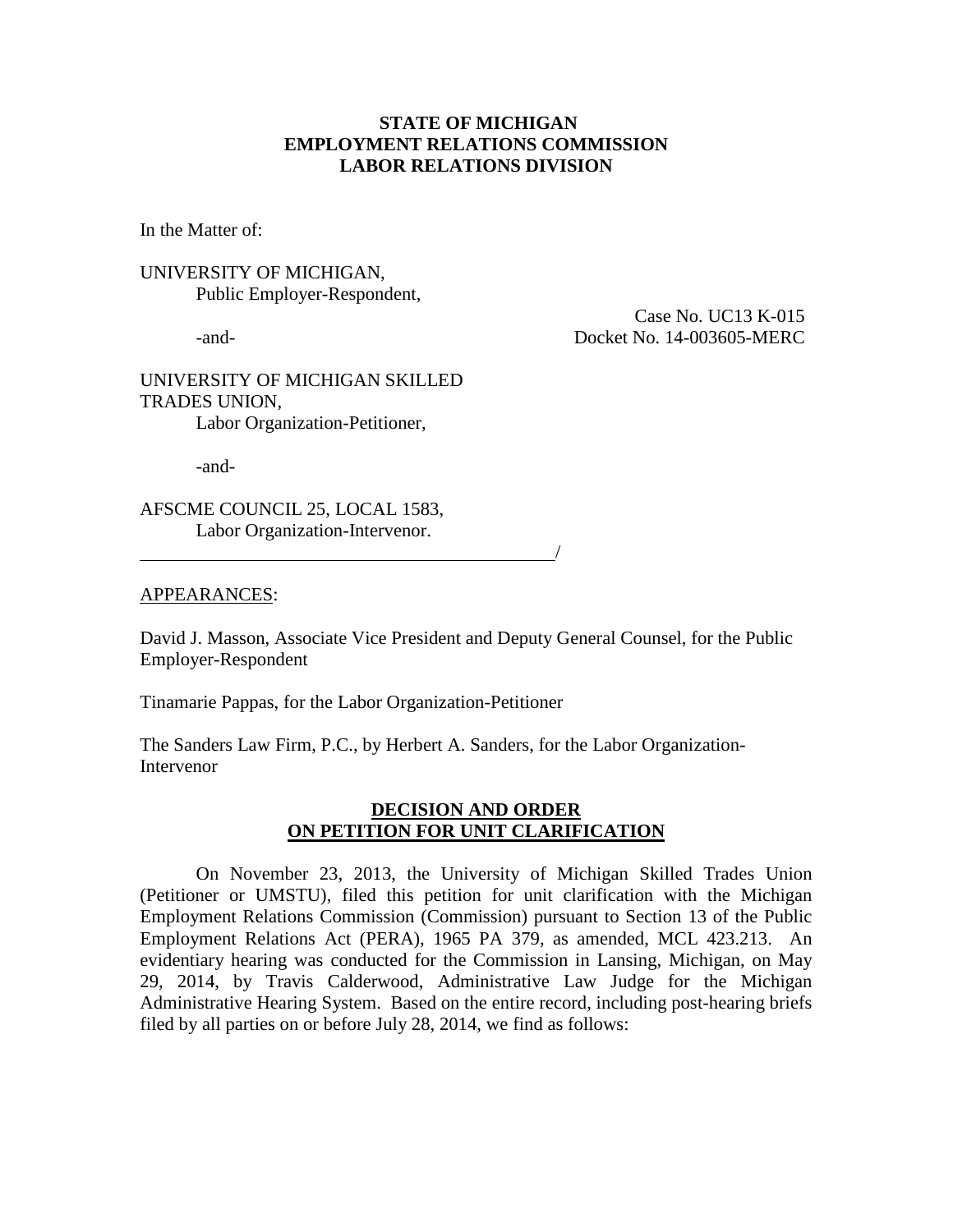#### The Petition and the Proceedings:

Petitioner filed this petition for unit clarification on November 23, 2013. Petitioner represents a unit of skilled trade employees at the University of Michigan. It seeks to add a newly classified position, the Environmental Protection Equipment Specialist (EPES), to its unit. Petitioner argues that the Employer's placement of the EPES position within the Intervenor's unit was not reasonable, as said classification shares a community of interest with the UMSTU and not with AFSCME. Both the Employer and the Intervenor contend that the EPES position should remain in that unit, arguing that the unit clarification petition is improper because the position's duties have been consistently performed by an AFSCME unit classification, Maintenance Mechanic III, since at least 1986. Additionally, both the Employer and Intervenor argue that the EPES position shares a community of interest with the AFSCME unit.

### Findings of Fact:

Since the mid to late 1960's, Petitioner has been the authorized bargaining agent representing skilled trade employees at the University, including several classifications at the journeyman and apprentice levels, as well as classifications without trade level distinctions. At the time of the hearing on May 29, 2014, there were approximately 445 employees within the UMSTU unit. The current collective bargaining agreement between the Petitioner and the Employer took effect on August 1, 2011, and was set to expire on May 31, 2015.

Intervenor, the American Federation of State, County, and Municipal Employees (AFSCME), Council 25, and its affiliated Local 1583, represents various servicemaintenance employee classifications including the newly-created EPES classification throughout the various University facilities. The current collective bargaining agreement between the Intervenor and the Employer took effect on March 26, 2013, and is set to expire on June 30, 2017.

The University's Electrical Engineering and Computer Science Building (EECS) houses two laboratories: the Solid State Electrical Lab (SSE Lab) and Lurie Nanofabrication Lab (Nano Lab). Both labs serve as training facilities for students in electrical engineering sciences. The SSE Lab has been operating since 1986 and produces solid state electronic components. The Nano Lab, which produces computer silicon microchips, became operational in late 2007.

Both labs create hazardous waste products, which contaminate air and produce waste water. Both labs rely on air scrubbers and chemical feed pumps to combat the waste produced by their respective manufacturing processes. The two main chemicals used by the scrubbers and pumps to treat the contaminated air and water are sulfuric acid and sodium hydroxide, two very toxic and hazardous chemicals. Since opening in 1986, the SSE Lab has used three air scrubbers to clean the chemicals from the air and four chemical feed pumps to treat the contaminated water. The Nano Lab utilizes four air scrubbers and eleven chemical feed pumps.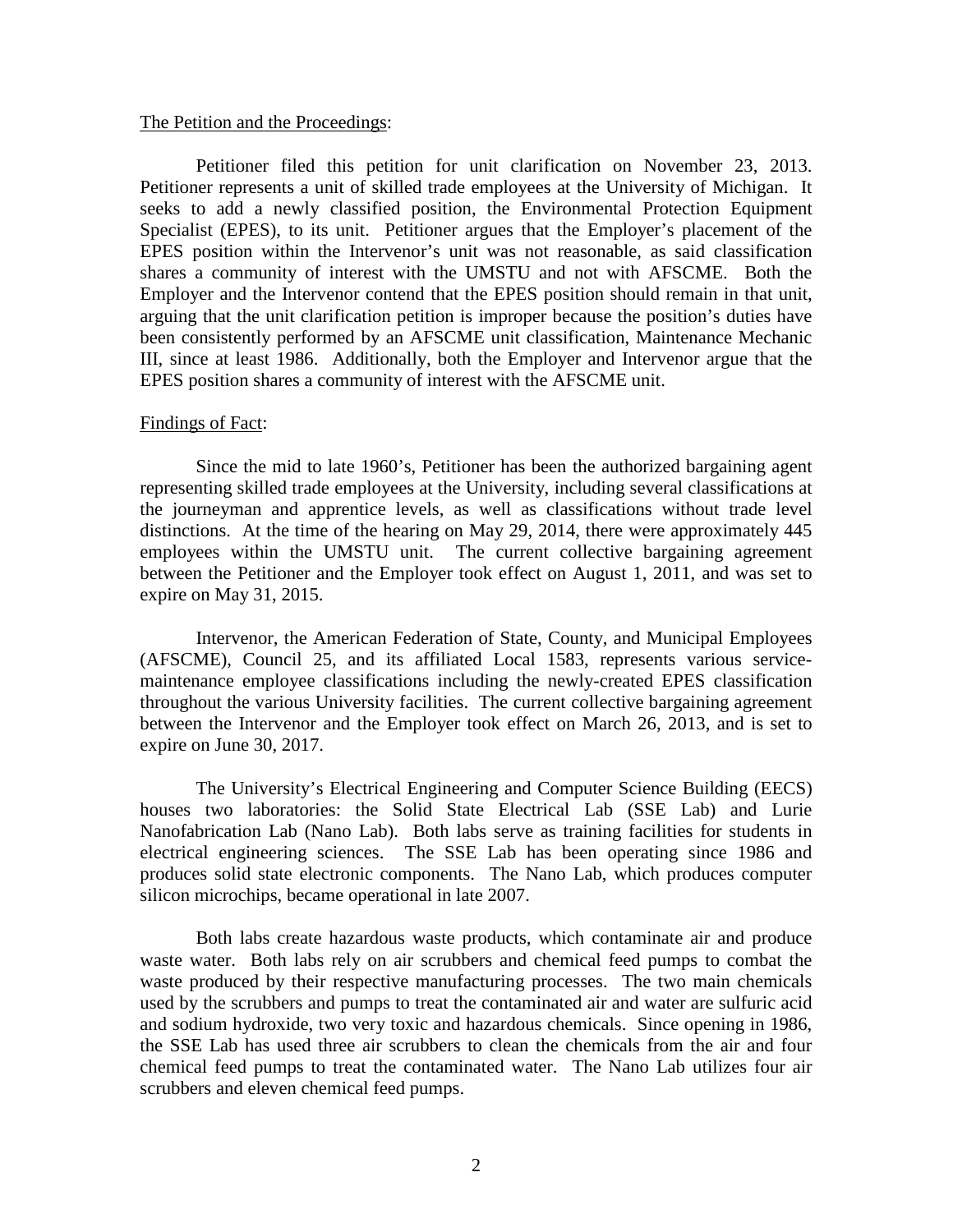As is the case with any mechanical system, the remediation systems tasked with treating the hazardous and contaminated waste produced by the two labs require maintenance, upkeep, repair and other work from time-to-time. Beginning in 1986, the SSE Lab's scrubbers and pumps were maintained by Bill Wrentz, an AFSCME Maintenance Mechanic III. During the last five or six years that Wrentz worked in the SSE Lab, AFSCME Maintenance Mechanic III, Robert Pollina, assisted Wrentz a couple of days a week. In 2006, Tim Bohl, an AFSCME Maintenance Mechanic I, took over the job of maintaining the scrubbers and pumps.<sup>[1](#page-2-0)</sup> Bohl was assisted by Pollina a couple days a week. Sometime in late 2007 or early 2008, Donny Long, another AFSCME Maintenance Mechanic I, assumed responsibility of the scrubbers and pumps. Just like with Wrentz and Bohl, Long was also assisted by Pollina a couple of days a week. Finally in August of 2011, Pollina, assumed sole responsibility over the scrubbers and pumps in the SSE Lab and Nano Lab.

Pollina offered extensive testimony regarding his duties as they relate generally to a Maintenance Mechanic III as well as the nature of his duties as related to the SSE Lab and Nano Lab. With respect to the duties listed on the University's Classification Description for Maintenance Mechanic III, Pollina testified that he had engaged in some, but not all, of the listed duties, and had witnessed other Maintenance Mechanics III, perform some, but not all, of those same listed duties. Pollina also testified that many of the things that he was now required to do, by nature of his responsibility over the SSE and Nano Labs, were duties not typically done by the Maintenance Mechanic III classification. These include: retrofitting and redesigning the existing scrubbers so that they conform to current industry standards; designing and building a new automated chemical feed station; repairing and replacing diaphragms, chemical feed pumps, component parts and chemical supply tubing; and conducting safety training. In addition to those duties and others not listed, Pollina is also responsible for and exposed to highly toxic and hazardous chemicals; Maintenance Mechanic III's are typically not exposed to the same. $2$ 

In January of 2013, Pollina informed his direct supervisor, Joel Foos, and the University's North Campus Regional Manager, Rocky Kohler, that the duties he was performing with regard to the scrubbers and pumps were no longer correctly reflected in his Maintenance Mechanic III classification.<sup>[3](#page-2-2)</sup> Pollina then requested that the University review his current classification for the purpose of updating his duties and salary. University Labor Relations Representative, John Lund, assumed the task of reviewing

<span id="page-2-0"></span><sup>&</sup>lt;sup>1</sup> Sometime after assuming duties with respect to the scrubbers and pumps in the SSE Lab, Bohl also assumed the identical duties with respect to the Nano Lab when it became operational in 2007.

<span id="page-2-1"></span><sup>&</sup>lt;sup>2</sup> Pollina explained that with the increase in scrubbers and pumps because of the Nano Lab beginning operations in 2007, the amount of exposure has increased dramatically such that he now wears personal protection equipment that his predecessors did not. Additionally, Pollina also handles biocide, a chemical not used by the Maintenance Mechanics prior to him.<br><sup>3</sup> Petitioner goes to great lengths to establish that Rocky Kohler, as the University's North Campus

<span id="page-2-2"></span>Regional Manager, is Pollina's supervisor. While this may be true in so far as Kohler is the Regional Manager, the record establishes that Joel Foos, the Asset Manager, is responsible for the EECS and, therefore, more directly supervises Pollina.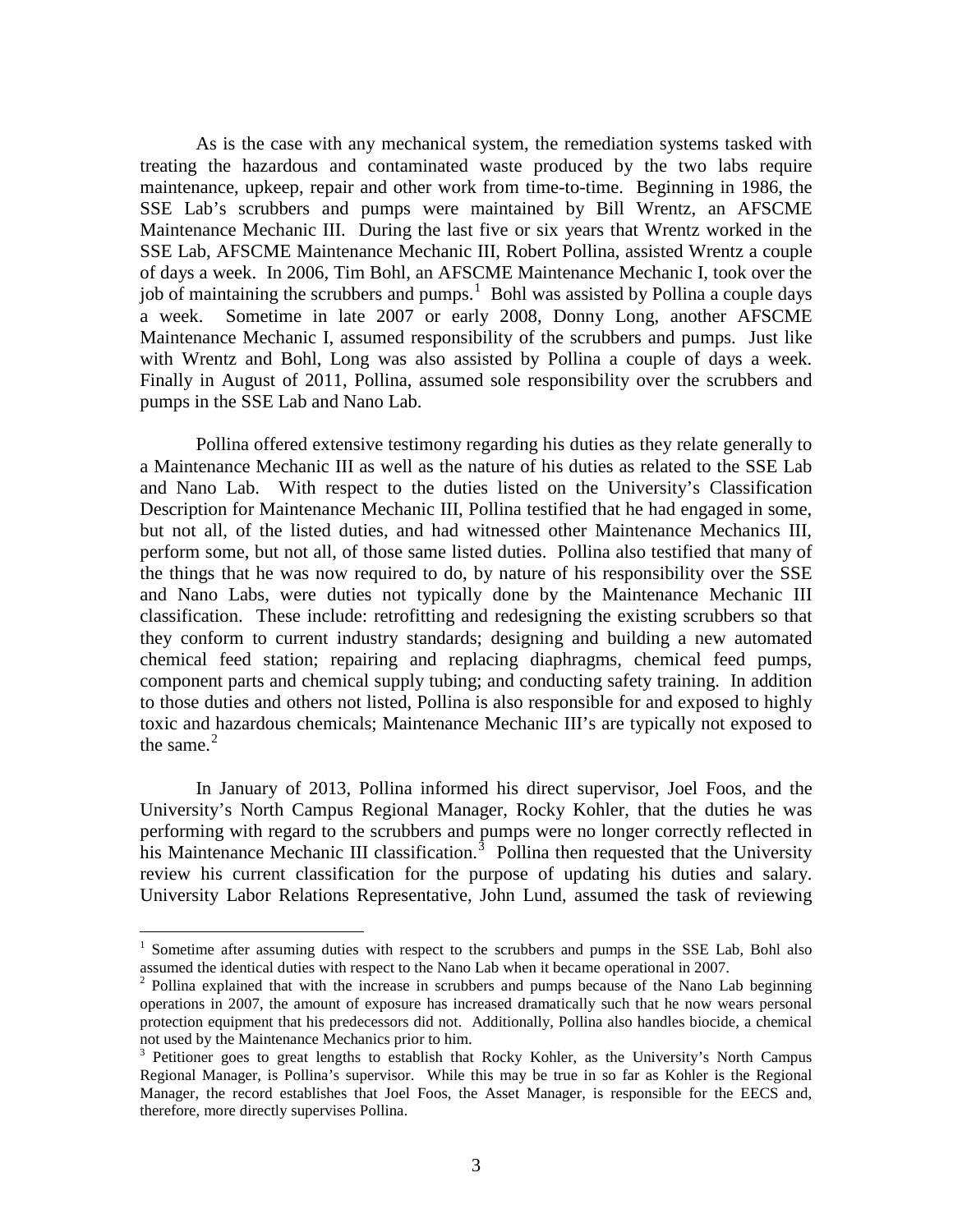Pollina's request. Lund met with Pollina and Foos, and also took a tour of the two labs. Lund next requested that Pollina and Foos provide a draft of the duties performed by Pollina. Lund ultimately determined that a new classification encompassing the duties performed by Pollina and reflected in the draft provided by Pollina and Foos was needed. Lund also determined that the new position, titled Environmental Protection Equipment Specialist (EPES), had duties comparable to Medical Equipment Repair Specialist, Millwright, and Heavy Equipment Mechanic, each of which occupied the highest pay grade level (Pay Grade 1[4](#page-3-0)) within the AFSCME unit with an hourly rate of \$27.61.<sup>4</sup>

Following negotiations with AFSCME representative, Angela Dameron, the EPES classification was created at the Pay Grade 14 level and placed within the AFSCME unit. Pollina was awarded the new position. There was no evidence presented that indicated that the new position was posted or that other individuals besides Pollina were considered or allowed to apply for the position. The record clearly establishes through testimony by Federico Kenneth Chaves-Torres, Petitioner's President, and Lund, that the University never discussed the EPES classification's creation or inclusion in the AFSCME unit with Petitioner prior to it being done.

Petitioner, in its effort to establish a community of interest with the other positions within the UMSTU unit, introduced testimony to support the claim that some of the work performed by Pollina was very similar to that of an apprentice steamfitter. Petitioner also claims in its post-hearing filings that the EPES' duties closely resemble those of the following classifications within the UMSTU unit; Air Conditioning Refrigeration Mechanic (and apprentice), Sanitary and Storm Water Systems Specialist, and Mechanical Systems Field Service Specialist.

The Employer introduced evidence and testimony in an attempt to establish a community of interest between the EPES and the AFSCME unit. Specifically, the University pointed to the EPES' duty to maintain fume hoods, exhaust, and waste systems and how such responsibilities were similar to the Maintenance Mechanic duties involving the replacement of water, sewer, air, and gas lines.<sup>[5](#page-3-1)</sup> Additionally, the University provided evidence establishing that other AFSCME positions, Medical Equipment Specialist, Laundry Plant Mechanic, and Millwright, each performed duties which were very similar to those done by Pollina in his role as EPES.

### Discussion and Conclusions of Law:

The Commission Rules and its case law regarding unit clarification petitions are both well-settled. We have long followed the holding of the National Labor Relations Board in *Union Electric Co*, 217 NLRB 666, 667 (1975), which we adopted in *Genesee Co,* 1978 MERC Lab Op 552, 556, and more recently restated in *City of Detroit &* 

<span id="page-3-0"></span><sup>&</sup>lt;sup>4</sup> By comparison, the Maintenance Mechanics III classification has a pay grade of 11 and an hourly pay rate of \$23.18.

<span id="page-3-1"></span><sup>&</sup>lt;sup>5</sup> Although Petitioner sought to establish that Pollina himself had never engaged in such duties himself prior to working in the SSE and Nano Lab, such a fact does not necessarily prove that Maintenance Mechanics never engaged in those duties.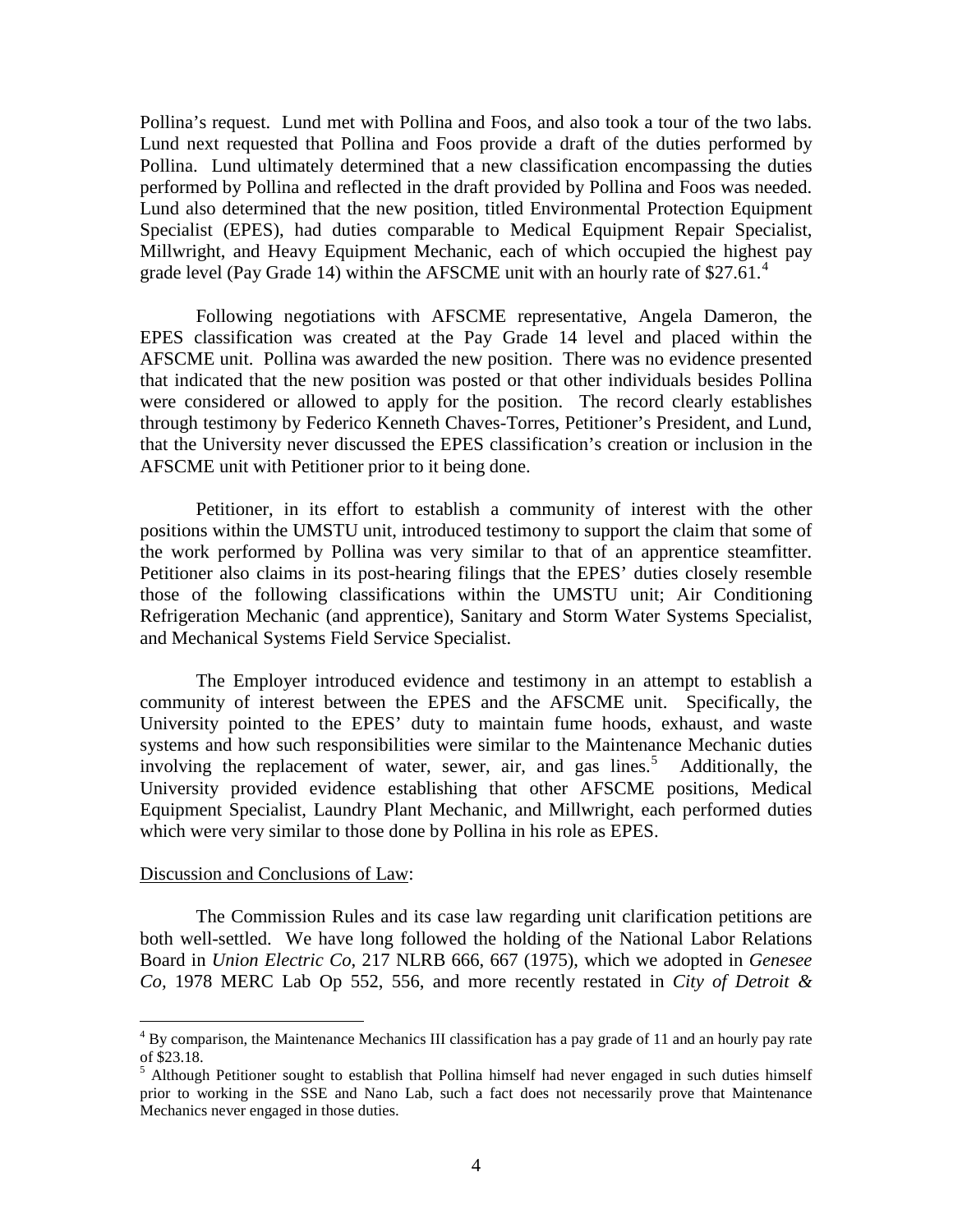*AFSCME Council 25*, 23 MPER 102, 383 (2010), and *Jackson Pub Sch*, 1997 MERC Lab Op 290, 298-299:

Unit clarification, as the term itself implies, is appropriate for resolving ambiguities concerning the unit placement of individuals who, for example, come within a newly established classification of disputed unit placement or, within an existing classification which has undergone recent, substantial changes in the duties and responsibilities of the employees in it so as to create a real doubt as to whether the individuals in such classification continue to fall within the category -- excluded or included -- that they occupied in the past. Clarification is not appropriate, however, for upsetting an agreement of a union and employer or an established practice of such parties concerning the unit placement of various individuals, even if the agreement was entered into by one of the parties for what it claims to be mistaken reasons or the practice has become established by acquiescence and not by express consent.

The University argues that the present unit clarification petition should be dismissed on the grounds that the EPES is not a new position, nor has it been substantially changed. We agree. The record, as developed, clearly establishes that a Maintenance Mechanic, at some level, has been performing the duties of the position now titled EPES at the EECS since as far back as 1986. It is undisputed that initially a Maintenance Mechanic, Wrentz, by the nature of his classification had the requisite skills necessary to assume the duties and responsibilities of maintaining the scrubbers and pumps at the SSE Lab. Following Wrentz leaving employment, the University chose to continue assigning those duties to other Maintenance Mechanics, regardless of the fact that the duties were clearly outside the enumerated duties listed as part of the Maintenance Mechanic job classification.

The above notwithstanding, even if we were to conclude that the unit clarification petition was properly brought forth in the instant case, Petitioner has not provided sufficient cause for us to question the University's decision to place the EPES in the AFSCME unit. We are of the opinion that the record before us clearly establishes that the EPES shares a community of interest with both the UMSTU and AFSCME units. In reaching this conclusion we are guided by the principle that in making unit determinations, we are not required to find the "optimum" or "most" appropriate unit, but rather only a unit appropriate for collective bargaining based upon the facts of each case. *City of Lansing, Bd of Water and Light*, 2001 MERC Lab Op 13; *City of Zeeland*, 1995 MERC Lab Op 652. We have consistently held that in matters where a position shares a community of interest with more than one bargaining unit and conflicting claims are made regarding it, we will defer to the employer's good faith decision as to unit placement. *City of Lansing,* 2000 MERC Lab Op 380; *Henry Ford CC*, 1996 MERC Lab Op 374; *Saginaw Valley State College*, 1988 MERC Lab Op 533.